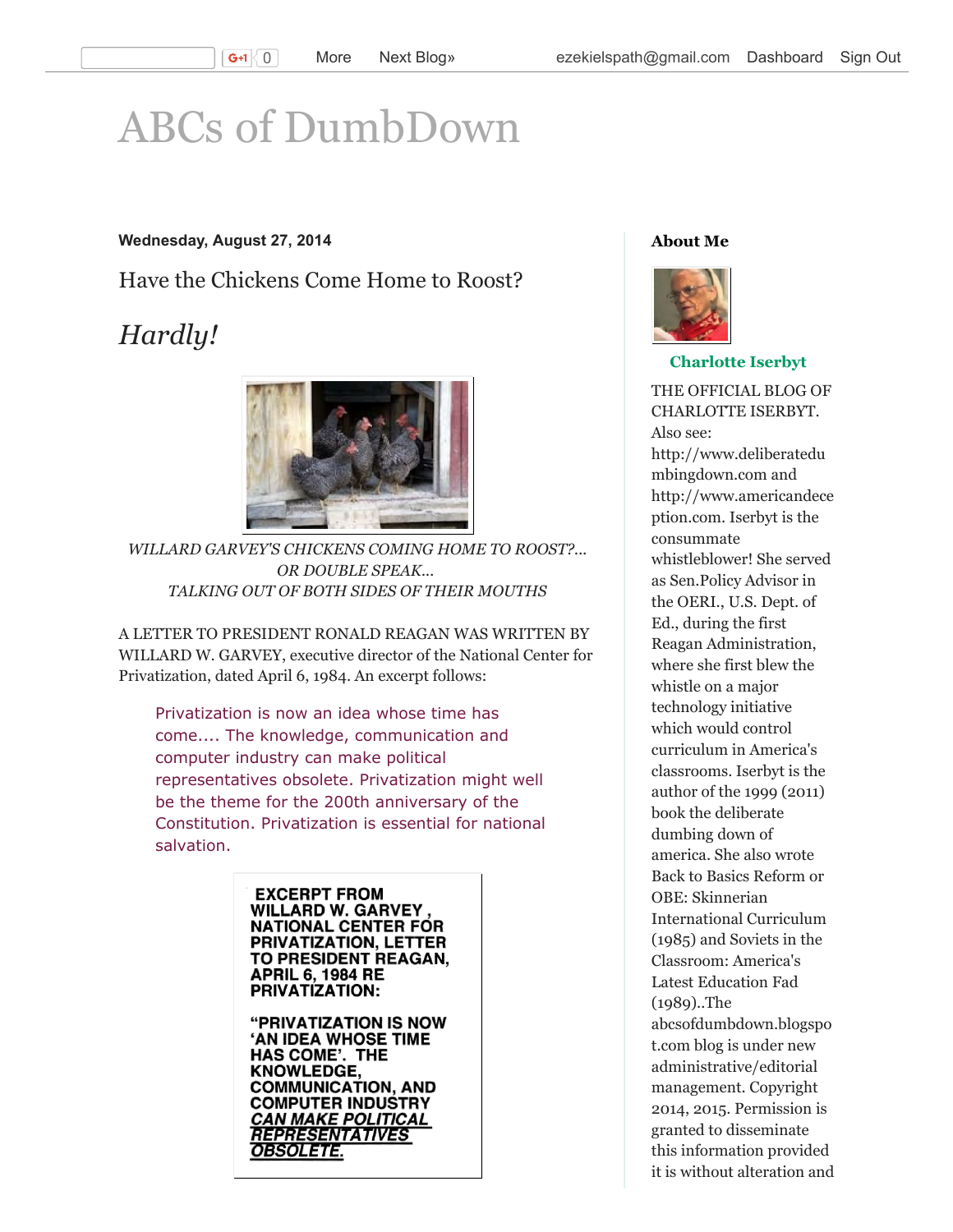The following notation was printed on the letterhead of the abovementioned letter:

The National Center for Privatization is supported by the following groups and individuals: Heritage and Reason Foundations; Pacific and Manhattan Institutes; VOLUNTEER; National Center for Citizen Involvement; International Executive Service Corps; United Way with its Services Identification System; National Legal Center for the Public; churches; labor unions, Peter Drucker and Milton Friedman.

The Heritage Foundation state affiliates hold luncheons to honor Milton Friedman on an annual basis!

Here are my questions pertaining to what is posted below:

- Are the leaders in the neoconservative Trotskyite opposition to Communist Core and support of Friedmanesque pro tax-funded school choice movement, Jane Robbins and Peg Luksik, oblivious to the definition and ramifications of "privatization"?
- Or are they talking out of both sides of their mouths?

The following promotional material is posted on the [Internet,](http://us8.campaign-archive2.com/?u=8d440a18b673c20cf098ef634&id=43a1e6d930&e=9d0bfa58a4) along with the graphic below. Notice point 5, where they are admitting that "choice" school students will get the Common Core tests!



# Learn about the significant changes to the AP US History.

## Monday, August 25 at 8PM.

You wont recognize America! Join New Yorkers United for Kids on a Conference Call ...

## Panel includes:

Larry Kreiger- Teacher of SAT classes for over 20 years and AP classes for over 35 years, specializing in AP U. S. History (APUSH). Dr. Peg Luksik - Educator with 35 years of experience working across all grade levels and in psychometric testing centers, Worked at the Federal level in education Jane Robbins- Attorney and a senior fellow with

with full attribution. View my complete profile

#### [View my complete profile](https://www.blogger.com/profile/01956087775568116744)

#### Blog Archive

- $\blacktriangleright$  [2016](http://abcsofdumbdown.blogspot.com/search?updated-min=2016-01-01T00:00:00-08:00&updated-max=2017-01-01T00:00:00-08:00&max-results=7) (7)
- $\blacktriangleright$  [2015 \(](http://abcsofdumbdown.blogspot.com/search?updated-min=2015-01-01T00:00:00-08:00&updated-max=2016-01-01T00:00:00-08:00&max-results=50)297)
- $\blacktriangledown$  [2014](http://abcsofdumbdown.blogspot.com/search?updated-min=2014-01-01T00:00:00-08:00&updated-max=2015-01-01T00:00:00-08:00&max-results=50) (326)
	- [►](javascript:void(0)) [December \(](http://abcsofdumbdown.blogspot.com/2014_12_01_archive.html)31)
	- [►](javascript:void(0)) [November](http://abcsofdumbdown.blogspot.com/2014_11_01_archive.html) (33)
	- [►](javascript:void(0)) [October](http://abcsofdumbdown.blogspot.com/2014_10_01_archive.html) (32)
	- [►](javascript:void(0)) [September \(](http://abcsofdumbdown.blogspot.com/2014_09_01_archive.html)28)
	- $\blacktriangledown$  [August \(](http://abcsofdumbdown.blogspot.com/2014_08_01_archive.html)35)

**Community** [Education & UN](http://abcsofdumbdown.blogspot.com/2014/08/community-education-un-agenda-21.html) Agenda 21

SCHLAFLY'S "CHOICE" CAT [FINALLY OUT OF](http://abcsofdumbdown.blogspot.com/2014/08/schlaflys-choice-cat-finally-out-of-bag.html) THE BAG!

[Chameleons for](http://abcsofdumbdown.blogspot.com/2014/08/chameleons-for-choice.html) "Choice"

[Have the Chickens](http://abcsofdumbdown.blogspot.com/2014/08/have-chickens-come-home-to-roose.html) Come Home to Roost?

["Community](http://abcsofdumbdown.blogspot.com/2014/08/community-education.html) Education"

[Green Light for](http://abcsofdumbdown.blogspot.com/2014/08/green-light-for-soviet-polytech-system.html) Soviet Polytech System

U.S.-Soviet Merger requires Charter Schools

[Bring Back Russell](http://abcsofdumbdown.blogspot.com/2014/08/bring-back-russell-means.html) Means

1970 Utah [Education Plan](http://abcsofdumbdown.blogspot.com/2014/08/1970-utah-education-plan.html)

[Charter Corruption](http://abcsofdumbdown.blogspot.com/2014/08/charter-corruption.html)

Parents as [Customers?](http://abcsofdumbdown.blogspot.com/2014/08/parents-as-customers.html)

How Charter [Schools Are Being](http://abcsofdumbdown.blogspot.com/2014/08/how-charter-schools-are-being-marketed.html) Marketed

FIRST CLASS [BULLY TACTICS](http://abcsofdumbdown.blogspot.com/2014/08/first-class-bully-tactics.html)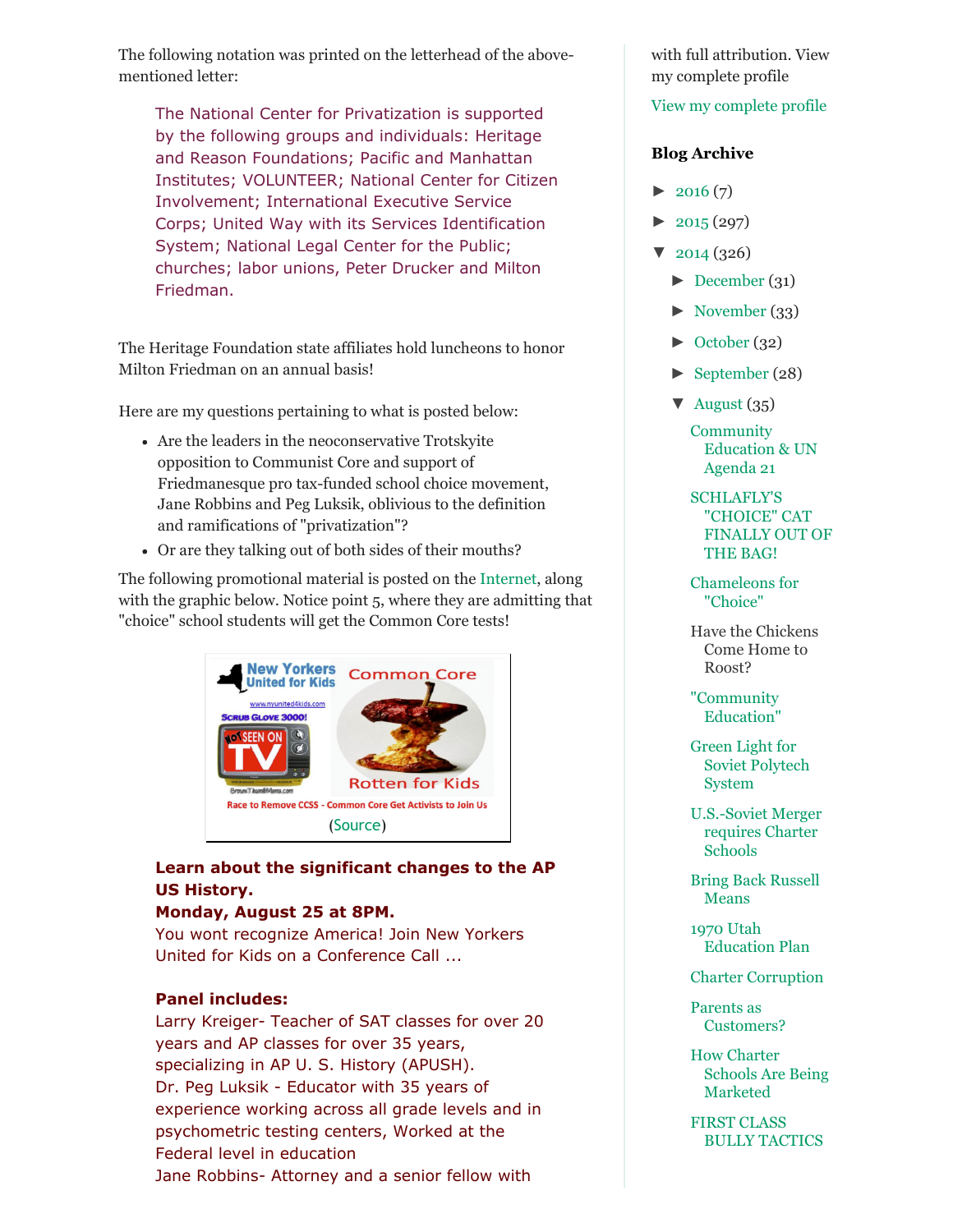the American Principles Project in Washington, D.C....

#### Why Refuse the NYS Standardized Tests?...

5. Testing is part of school privatization. Common Core-backer Bill Gates and Joanne Weiss, Chief of Staff to United States Secretary of Education Arne Duncan, have promoted national standards and tests by touting that they "will unleash powerful market forces" and create a national market for vendors.

Of course, testing is part of school tax-funded privatization since what the federal government funds the federal government controls. Charter schools are a perfect example of the truth of the above statement attributed to Gates and Weiss.

What side are Luksik and Robbins on? If they don't want federal control of standards (Communist Core), they had better stop supporting federal funding of school choice (so-called Milton Friedmanesque type of privatization) since even if they kill Communist Core in 2014, it will come back later under a new label in their favorite "choice" or "charter" school due to federal funding.

Click on link decrying fact that Common Core is Communist. ["Common Core would make any communist regime proud,"](http://www.renewamerica.com/columns/miller/131021) by Gina Miller, 10-21-13, and read her article, especially the opening paragraphs. Here is a quote:

All authoritarian regimes must necessarily commandeer their country's education system. They must own and mold the minds of the children to make the kids into pliable, group-thinking serfs of the state – "good citizens." Freedom of thought and wealth of real knowledge are anathema to communist leaders.

If these two neoconservatives, Robbins from the American Principles Project and Peg Luksik, both of whom support the taxfunded school choice/charter agenda, are so upset over the Common Core that they now refer to articles which call it "communist," why don't they expose the even more important fact that John Ayers, ex-Vice President of Carnegie Foundation for the Advancement of Teaching, and brother of communist Bill Ayers, the Weatherman (Communist) building bomber and close friend of Obama, is heading up the international, national, and Louisiana push for Friedman-like privatization (tax-funded school choice and charters) which uses the Soviet unelected council form of governance AND communist community schools (limited learning for lifelong labor)?

To paraphrase the title of the Gina Miller article: "SCHOOL CHOICE

#### ["WAIVERS for](http://abcsofdumbdown.blogspot.com/2014/08/waivers-for-favors.html) FAVORS"

[A Vanishing Species](http://abcsofdumbdown.blogspot.com/2014/08/a-vanishing-species-of-superintendents.html) of Superintendents

[Politically Correct](http://abcsofdumbdown.blogspot.com/2014/08/politically-correct-dumbing-down.html) Dumbing Down

[Five Magic](http://abcsofdumbdown.blogspot.com/2014/08/five-magic-questions.html) **Questions** 

[The Empress's New](http://abcsofdumbdown.blogspot.com/2014/08/the-empresss-new-clothes.html) Clothes

[The Camel's Nose](http://abcsofdumbdown.blogspot.com/2014/08/the-camels-nose-under-tent.html) Under the Tent

**[Conservative](http://abcsofdumbdown.blogspot.com/2014/08/conservative-ostriches.html) Ostriches** 

[MARC TUCKER:](http://abcsofdumbdown.blogspot.com/2014/08/marc-tucker-captain-of-academic-titanic.html) CAPTAIN OF ACADEMIC TITANIC

ORWELLIAN [DOUBLESPEAK:](http://abcsofdumbdown.blogspot.com/2014/08/orwellian-doublespeak-1982-2014.html) 1982 & 2014

THE POTATO STATE'S NEW MEAT AND [POTATO MENU](http://abcsofdumbdown.blogspot.com/2014/08/the-potato-states-new-meat-and-potato.html)

[History of Dumb](http://abcsofdumbdown.blogspot.com/2014/08/history-of-dumb-down.html) Down

["Birds of a Feather](http://abcsofdumbdown.blogspot.com/2014/08/birds-of-feather-flock-together.html) Flock Together"

[DELIBERATE](http://abcsofdumbdown.blogspot.com/2014/08/deliberate-math-dumbdown.html) MATH DUMBDOWN

[Revisionist History](http://abcsofdumbdown.blogspot.com/2014/08/revisionist-history-101.html) 101

[Black Common](http://abcsofdumbdown.blogspot.com/2014/08/black-common-sense-reigns.html) Sense Reigns!

[WHO IS LEADING](http://abcsofdumbdown.blogspot.com/2014/08/who-is-leading-band.html) THE BAND?

[Charter Schools for](http://abcsofdumbdown.blogspot.com/2014/08/charter-schools-for-dummies.html) "Dummies"

["DOWN WITH](http://abcsofdumbdown.blogspot.com/2014/08/down-with-books.html) BOOKS"

THERE IS [NOTHING NEW](http://abcsofdumbdown.blogspot.com/2014/08/there-is-nothing-new-under-sun.html) UNDER THE SUN!

[Common Core](http://abcsofdumbdown.blogspot.com/2014/08/common-core-persists.html) Persists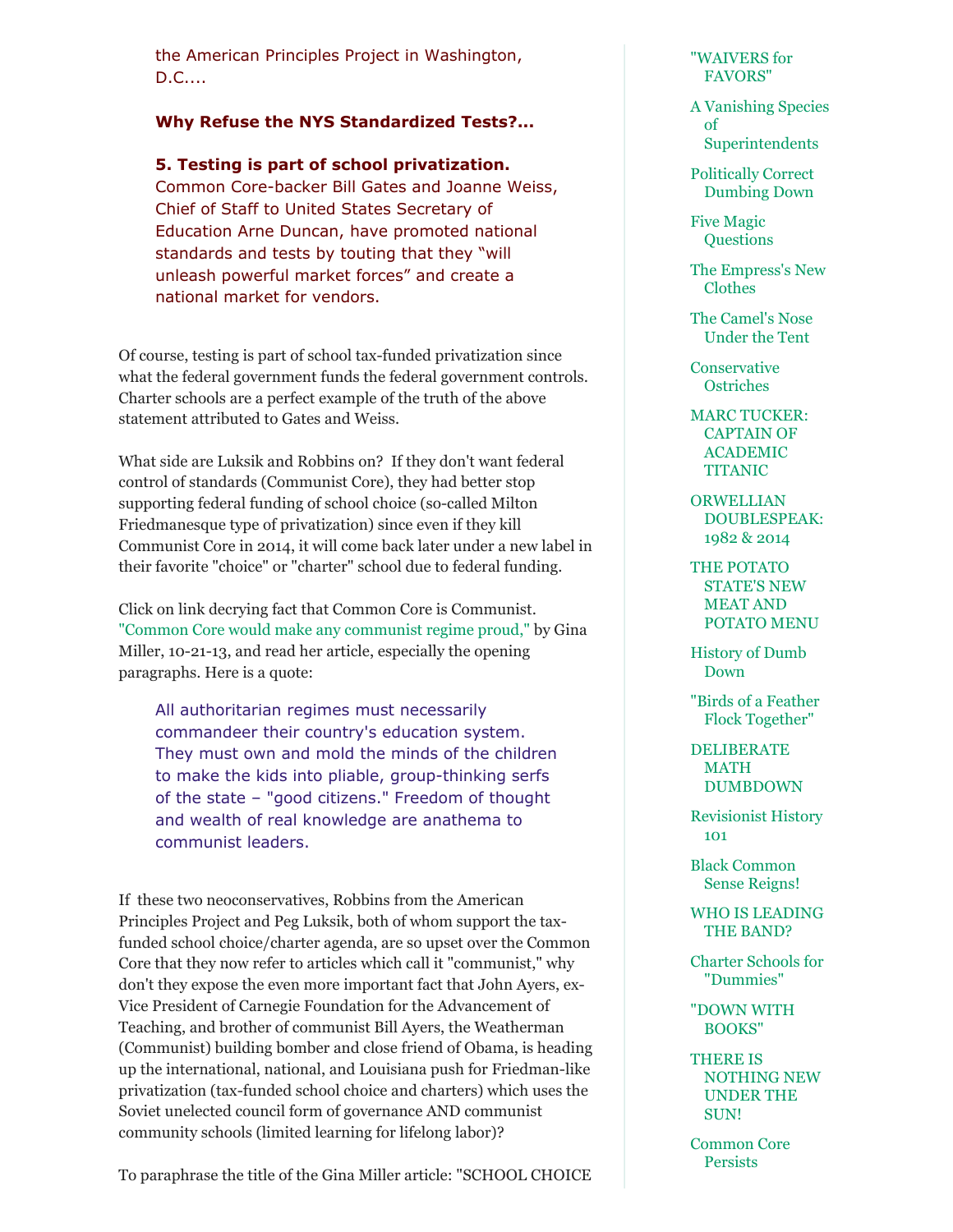would make any communist regime proud."

I wonder if our work on this blog has had an effect on these Trostkyites. They are having to come out of their holes, and they are making big mistakes. In fact, they do not make any sense at all. They are talking out of both sides of their mouths. National resistance to tax-funded school "choice" with unelected boards is forcing them to incorporate some of our blog language (use of the "C" word Communist). And opposition to privatization has never been part of the Neocon agenda. See early documentation from the National Center for Privatization below that connects the "choice" agenda with key leaders;





# [SOCIAL JUSTICE](http://abcsofdumbdown.blogspot.com/2014/08/social-justice-in-schools.html) IN THE **SCHOOLS** [The GOODLAD](http://abcsofdumbdown.blogspot.com/2014/08/the-goodlad-agenda.html)

 $\blacktriangleright$  [July \(](http://abcsofdumbdown.blogspot.com/2014_07_01_archive.html)54)

Agenda

- [June \(](http://abcsofdumbdown.blogspot.com/2014_06_01_archive.html)62)
- $May (51)$  $May (51)$